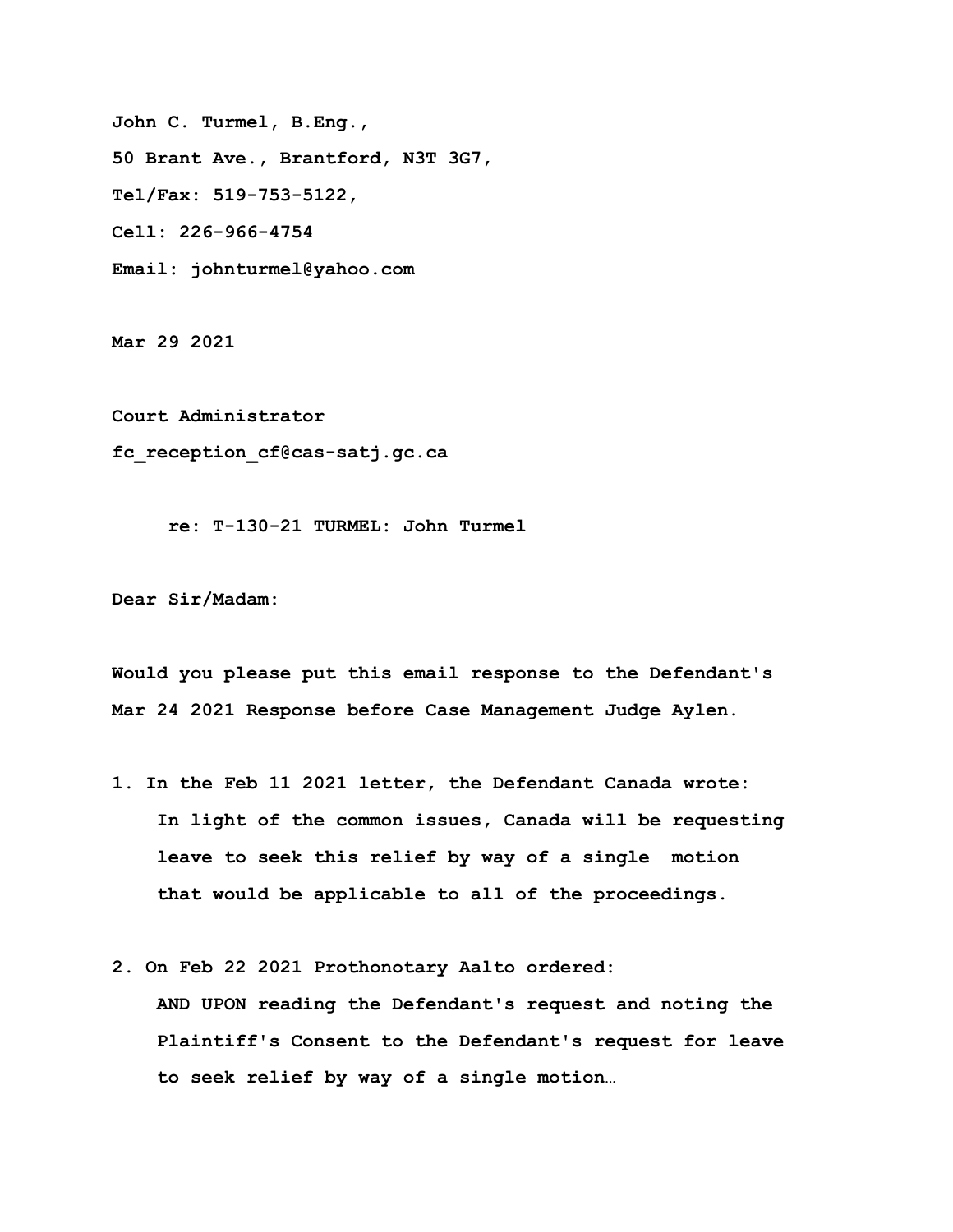## **3. I had consented:**

 **"As long as the other plaintiffs receive all documentation by email before ceding right to be served personally with relevant documents.** 

**4. I further asked:** 

 **that the Court order that Defendant provide Lead Plaintiff with the list of plaintiff emails, say once a week.**

**5. On Mar 1 2021 Case Management Judge Prothonotary Aylen ordered a Mar 11 hearing to determine:** 

 **(a) Whether the parties consent to T-130-21 being the lead file, with the balance of the files held in abeyance and bound by the outcome of any determinations in T-130-21.**

 **Canada also requests that these claims be held in abeyance pending the outcome of the lead file, and that they be bound by any determinations made in the lead file.**

**7. I noted that in the past group management by Justice Brown, later claims were improved and Lead Plaintiff's claim was ordered amended to match. So I could not advise anyone to accept being bound by a persuasive decision on an original claim when there is a good chance later claims will have been improved.** 

**<sup>6.</sup> On Mar 5 2021,**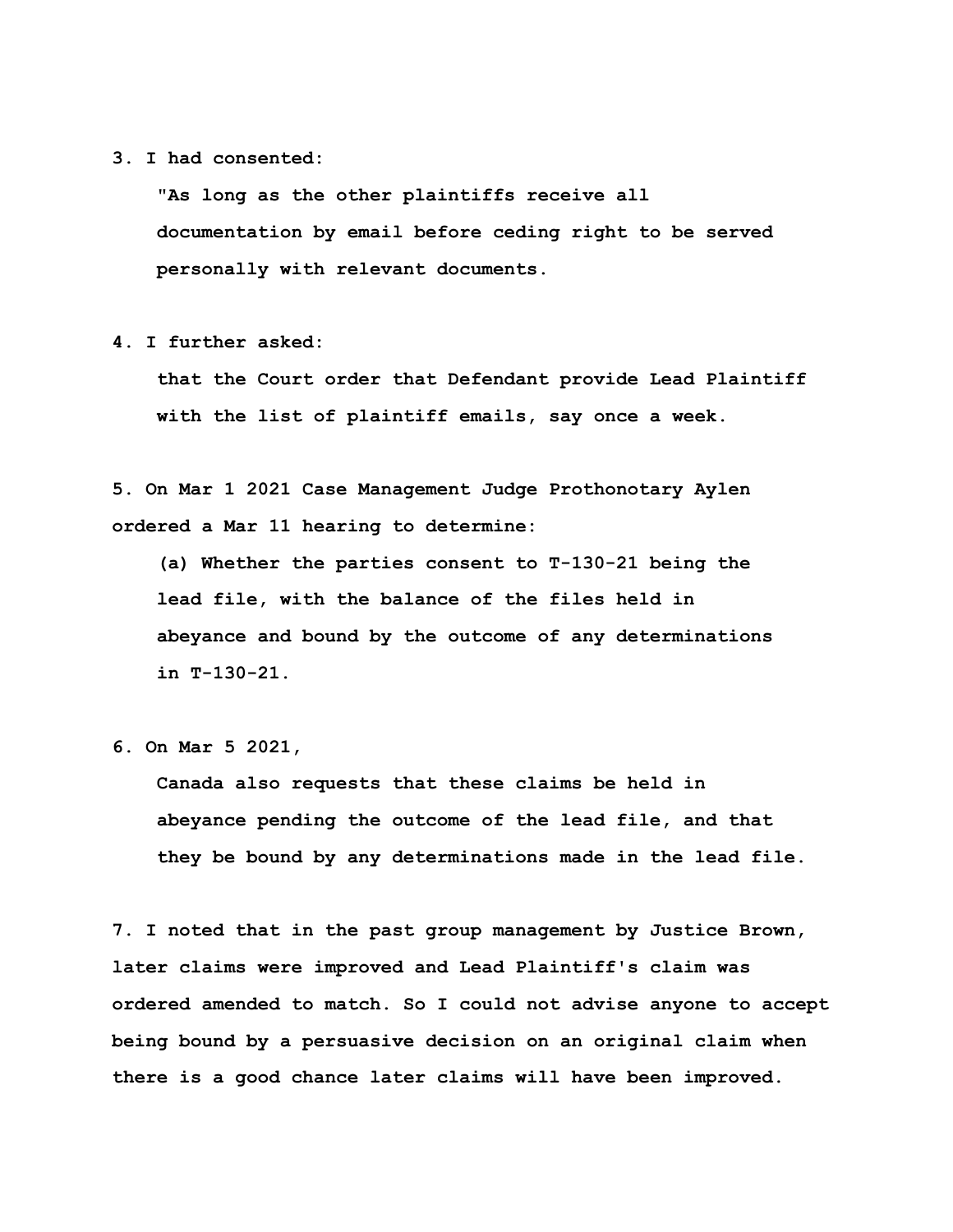**8. At the Mar 11 2021 hearing, some plaintiffs agreed to be stayed, some did not, and some got more time to decide.** 

**9. The Defendant refused to email a Carbon Copy of the documentation to those upon which it wished to not serve documentation and the Court could not impose such an unwanted burden.** 

**10. In the Mar 18 2021 Turmel submission on stays, I pointed out how Justice Phelan had all the plaintiffs on the style of cause heading, all were served documentation, and all took part in the "unprecedented, extraordinary, remarkable" hearing of the Crown's motion to strike in a teleconference in 10 provinces in 12 courtrooms. Only under case management of Justice Brown was it agreed to have a Lead Plaintiff and failed to make sure all plaintiffs got documentation. I noted that was a mistake I didn't want to make again given Canada seemed to have no problem with serving everyone for Justice Phelan's group.** 

**11. In Defendant's March 24 2021 Response:** 

 **Canada agrees with the Court's proposal to designate a lead claim and to stay the remaining claims... pending final determination of the lead claim...**

**12. This would have been fine had Canada agreed to CC the other plaintiffs but no longer now that it has refused.**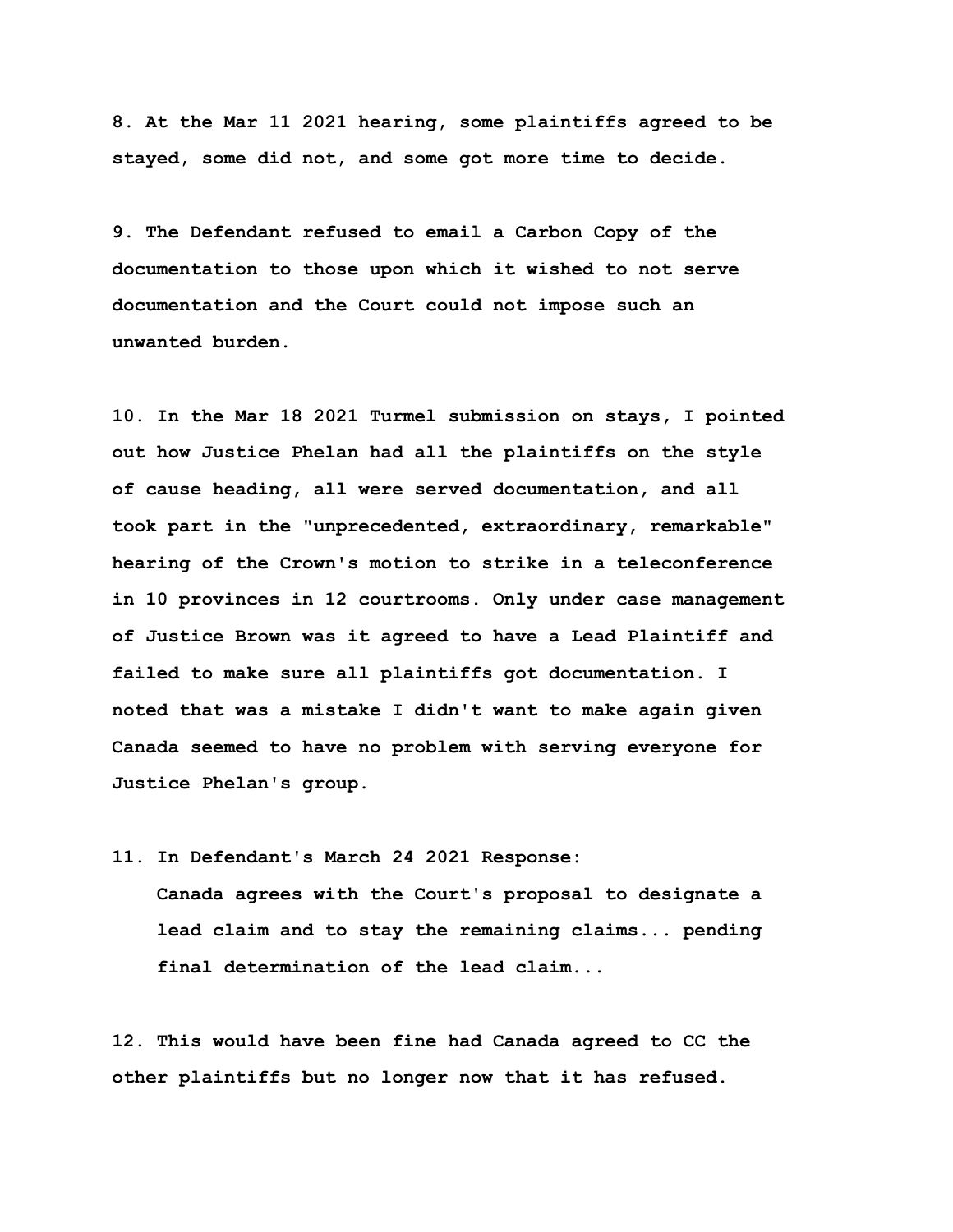**13. Canada argues a stay is in the interests of justice but does not explain how the interests of justice are served by plaintiffs not being served documentation of arguments that affect them.** 

**14. Canada argues a stay will conserve judicial and party resources but does not say how resources would be wasted by sending everyone a copy of the documentation? Not filing 70 motions for 70 actions in 70 Registry files would conserve judicial resources but not emailing 70 copies of the one motion would conserve virtually none in our day of mergeprinting of document with list of recipients that do not expend much resources.**

**15. Canada argues that a stay will result in the potential to significantly narrow the issues in dispute in the other files even though the other files are virtually identical and have no other issues in dispute.** 

**16. Canada argues that adding more new plaintiffs could consume further resources and complicate the proceedings at different stages of progress though there are not different stages of progress. There is only one stage. You have an Action or you don't. On or Off. The only resources being consumed would be the adding names to the style of cause and CC list.**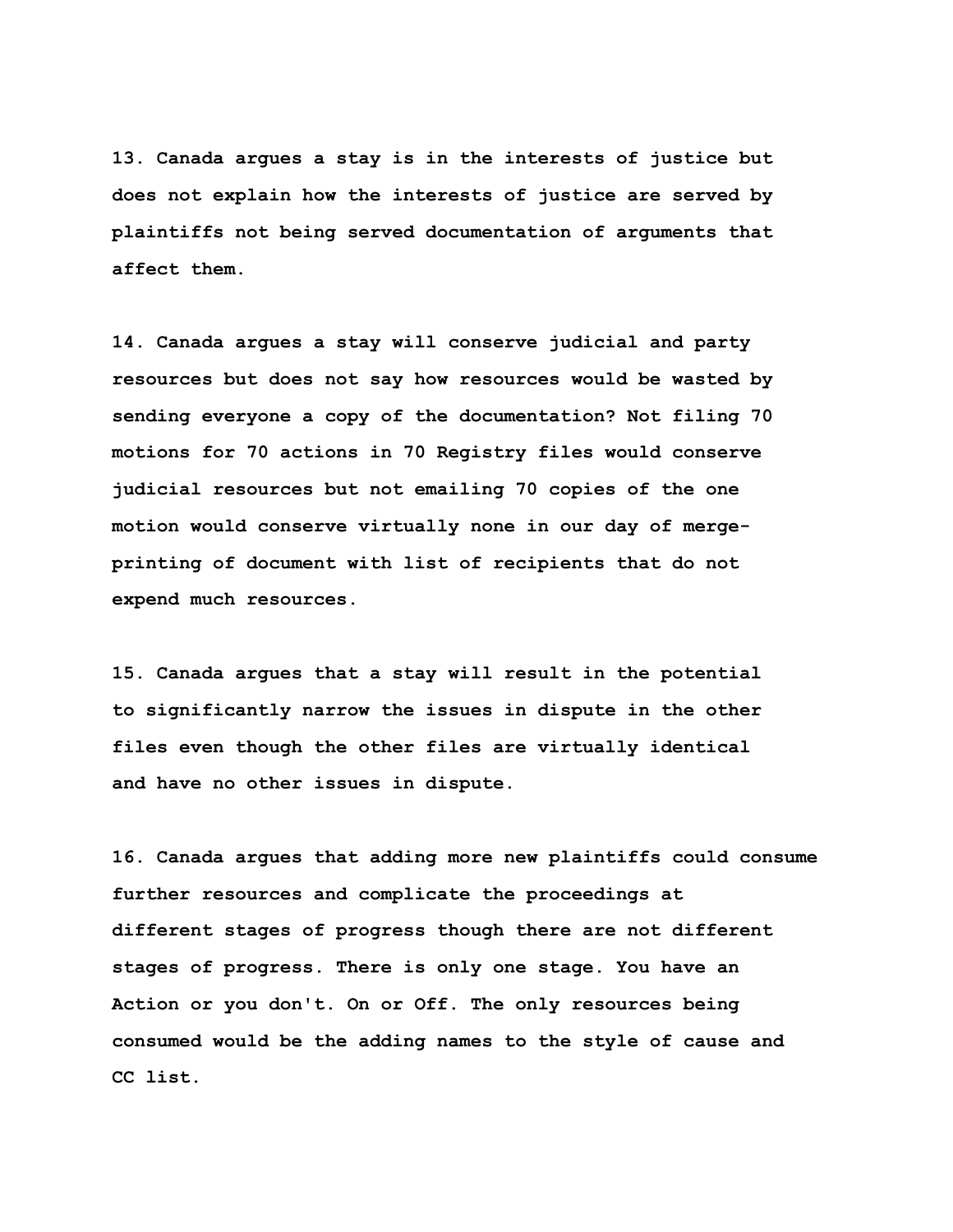**17. Canada argues that there would be no injustice to the parties because** 

 **Plaintiffs wishing to monitor the status of the lead claim during any stay would also have the opportunity to do so via the Federal Court's online docket or at https://groups.google.com/g/alt.fan.john-turmel, a public website where Mr. Turmel appears to be providing comprehensive updates on the status of the claims.** 

**18. Others can keep watching my site every day over the next few years to see if I posted anything rather than get the news themselves in the mail. I don't think all would be so vigilant.** 

**19. Canada added:** 

 **Finally, a temporary stay will not result in an injustice to the plaintiffs. Following the final determination of the lead claim, the plaintiffs in the other matters will have the opportunity to provide submissions on the merits of their claims.** 

**20. Though the other plaintiffs can still present their own submissions, it cannot be as effective as if they had been in on the whole proceeding. They would be denied the information they are due. Not being kept apprised allows the chance they might seek remedies that were already settled**